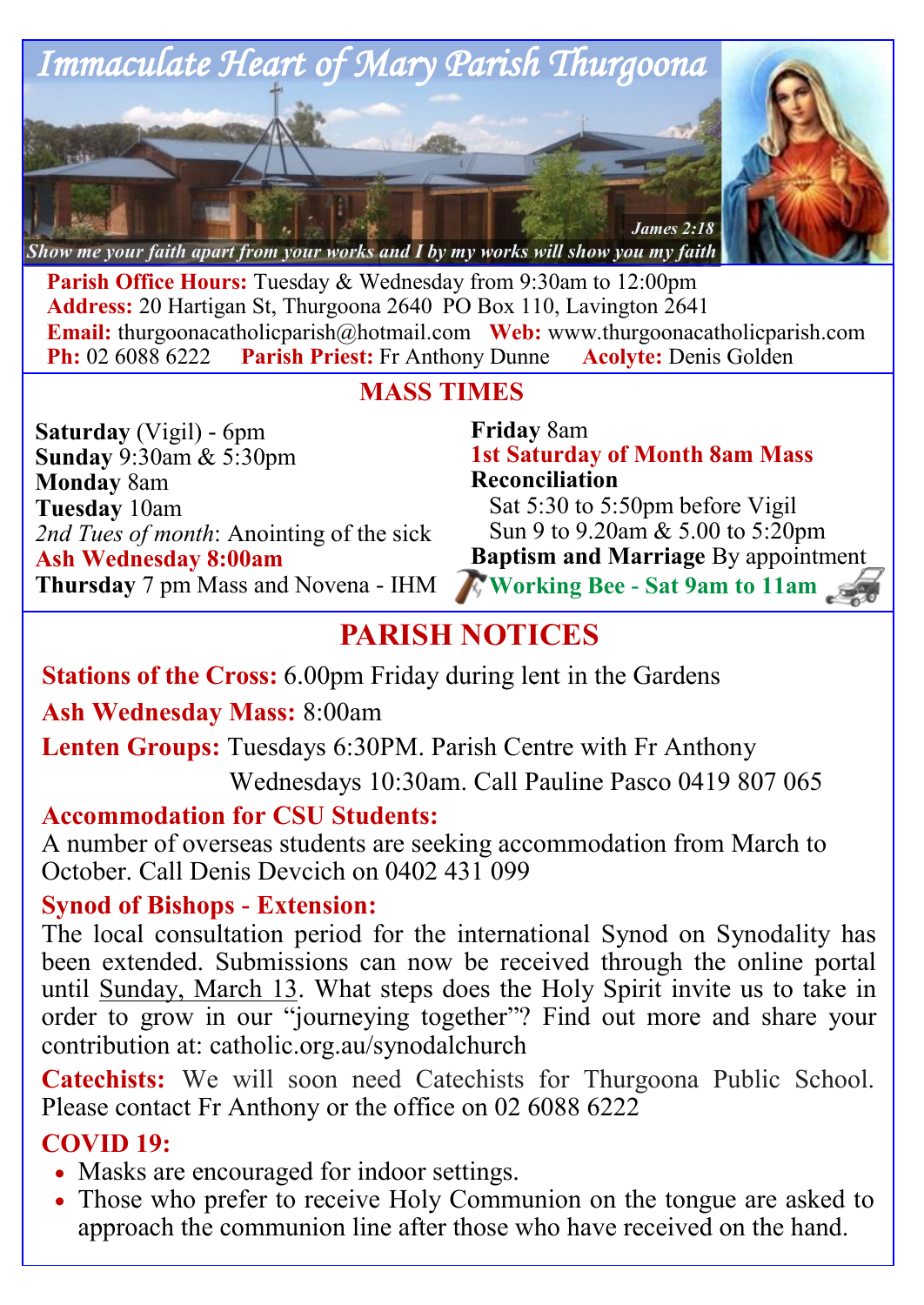### **8th SUNDAY IN ORDINARY TIME - YEAR C 27/02/2022**

### **First reading Ecclesiasticus 27:5-8**

In a shaken sieve the rubbish is left behind, so too the defects of a man appear in his talk. The kiln tests the work of the potter, the test of a man is in his conversation.

The orchard where a tree grows is judged on the quality of its fruit, similarly a man's words betray what he feels. Do not praise a man before he has spoken, since this is the test of men.

*Lord, it is good to give thanks to you.*

### **Second reading 1 Corinthians 15:54-58**

When this perishable nature has put on imperishability, and when this mortal nature has put on immortality, then the words of scripture will come true: *Death is swallowed up in victory. Death, where is your victory? Death, where is your sting?*

Now the sting of death is sin, and sin gets its power from the Law. So let us thank God for giving us the victory through our Lord Jesus Christ.

Never give in then, my dear brothers, never admit defeat; keep on working at the Lord's work always, knowing that, in the Lord, you cannot be labouring in vain.

### **Gospel Acclamation Philippians 2:15-16**

Alleluia, alleluia! Shine on the world like bright stars; you are offering it the word of life. Alleluia!

Jesus told a parable to his disciples: 'Can one blind man guide another? Surely both will fall into a pit? The disciple is not superior to his teacher; the fully trained disciple will always be like his teacher. Why do you observe the splinter in your brother's eye and never notice the plank in your own? How can you say to your brother, "Brother, let me take out the splinter that is in your eye," when you cannot see the plank in your own? Hypocrite! Take the plank out of your own eye first, and then you will see clearly enough to take out the splinter that is in your brother's eye.

'There is no sound tree that produces rotten fruit, nor again a rotten tree that produces sound fruit. For every tree can be told by its own fruit: people do not pick figs from thorns, nor gather grapes from brambles.

A good man draws what is good from the store of goodness in his heart; a bad man draws what is bad from the store of badness. For a man's words flow out of what fills his heart.' *universalis.com*

## **Gospel Luke 6:39-45**

# **Responsorial Psalm Psalm 91(92):2-3,13-16**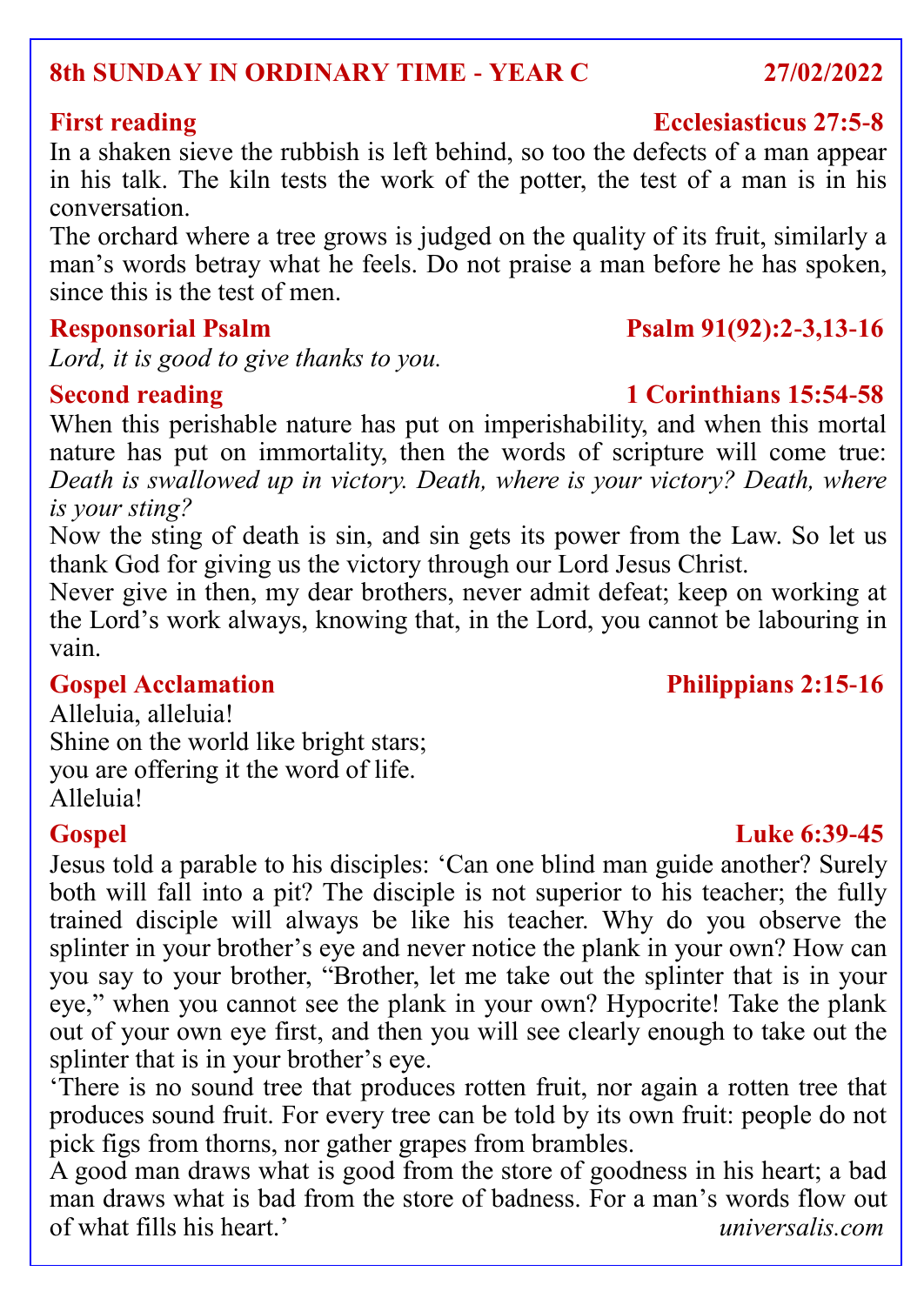## **Prayers of the Faithfull:**

**For our sick,** Katerie Byrnes, Elaine Pascoe, Alex Krivtchoun, Jackson Davis, Shamus Clancy, Mathew Dix, Carmel Baker & Laurie Evans.

We pray to the Lord. **R.** Lord hear our prayer.

**For our recently departed,** Bro Chris Greck, Peter Kerstjens and those who's anniversaries occur at this time inc. Andrew Trethowan, Brian Baker and Dallas Hanrahan.

We pray to the Lord. **R.** Lord hear our prayer.

## **Communion Antiphon Cf. Ps 12: 6**

I will sing to the Lord who has been bountiful with me, sing psalms to the name of the Lord Most High.. *universalis.com*

**Financial Report** Cheques payable to IHM Parish Account Direct Debit: BSB640000: Acc. No.111270902 Include name on transfers. **1st Coll** \$402.05 **2nd Coll** \$184.70 **Env** \$135.00 **Dir Debit** \$495.00

**Readers:** Sat: 6.00pm Barb McDermott Sun: 9.30am Mark Mannering **Next week:** Sat: 6.00pm Mary Seidel Sun: 9.30am Stefany George **Cleaning Roster:** Sat 5th Mar





# **ASH WEDNESDAY A DAY OF FASTING AND PRAYER FOR PEACE IN UKRAINE**

Pope Francis made a heartfelt appeal for peace in Ukraine at his public audience in the Vatican on Feb. 23. He appealed to the consciences of "those with political responsibility" and "all the parties involved" to "refrain from any action that would cause even more suffering to the people." He also appealed "to everyone, believers and nonbelievers alike" to make March 2 - Ash Wednesday - "a day of prayer and fasting for peace." Francis looked distressed as he addressed hundreds of pilgrims from around the world. He had been briefed on the alarming crisis and the threat that Russia would invade Ukraine, a nation of 44 million people that gained its independence in 1991 following the collapse of the Soviet Union.

*americamagazine.org*